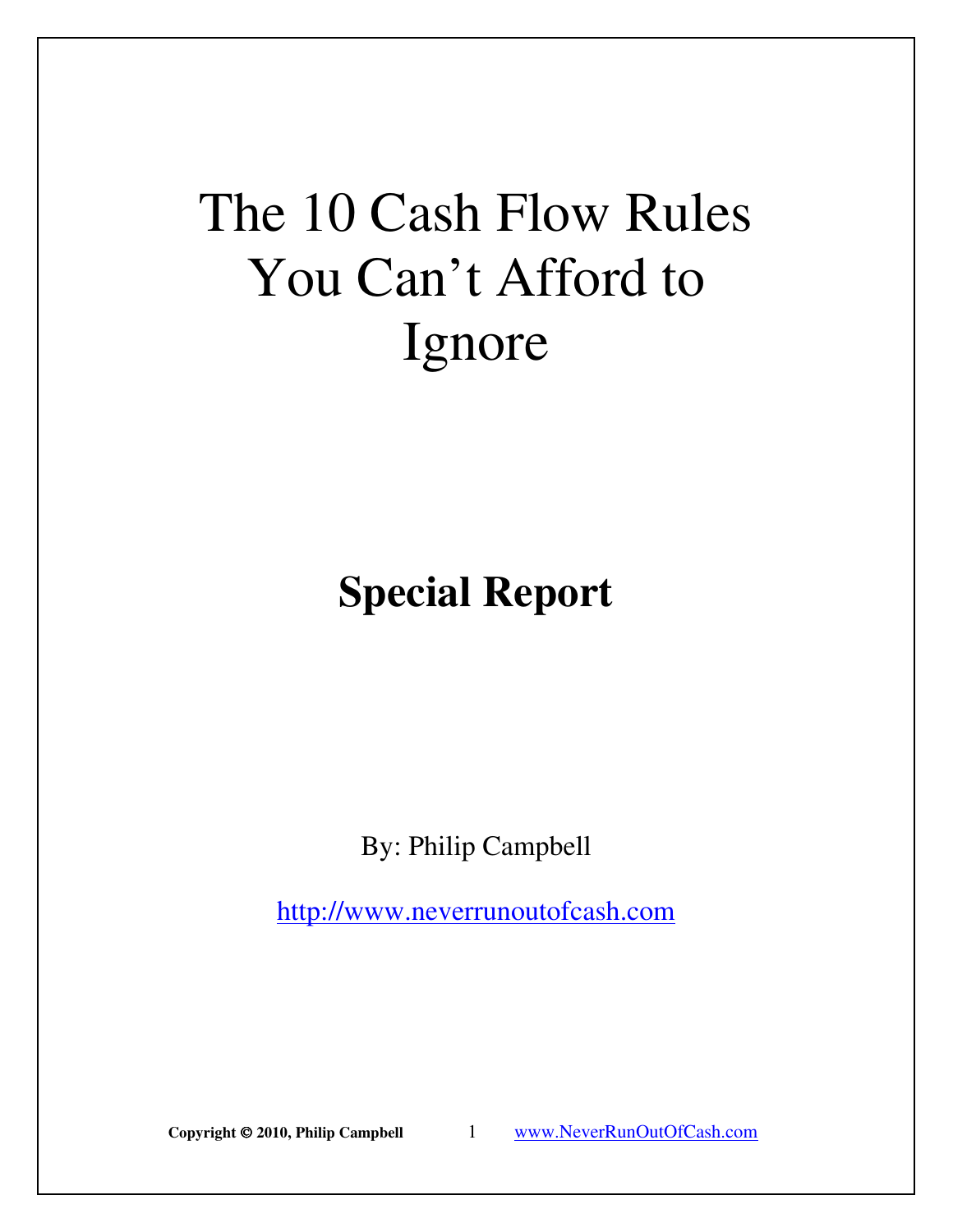# About The Author

Philip Campbell is a CPA and the author of the book **"[Never Run Out of Cash](http://www.neverrunoutofcash.com/buythebook.htm), The 10 Cash Flow Rules You Can't Afford To Ignore"**.

He began his career in business in 1983 in public accounting. He became a CPA in 1986. Philip spent over six years working with both small and large clients in the areas of accounting, audit, financial statement preparation and analysis as well as federal and state income tax consultation and return preparation.

Since leaving public accounting, Philip has served in Officer level financial positions and has been a shareholder of each of the company's he has been a part of.

What really sets Philip apart from the average financial person you meet is his passion and excitement about helping business owners take control of their cash flow. Early on in his business career he focused and "preached" so much about the importance of cash flow that people now call him **CASH**.

Philip is one of those rare individuals who is skilled in the numbers side of business but who also understands and loves all the different aspects of growing a successful business.

Philip has helped hundreds of business owners take control of their cash flow. In his book **[Never Run Out of Cash](http://www.neverrunoutofcash.com/buythebook.htm)**, he shows you the step-by-step process for eliminating your cash flow worries and taking control of the cash flow of your business.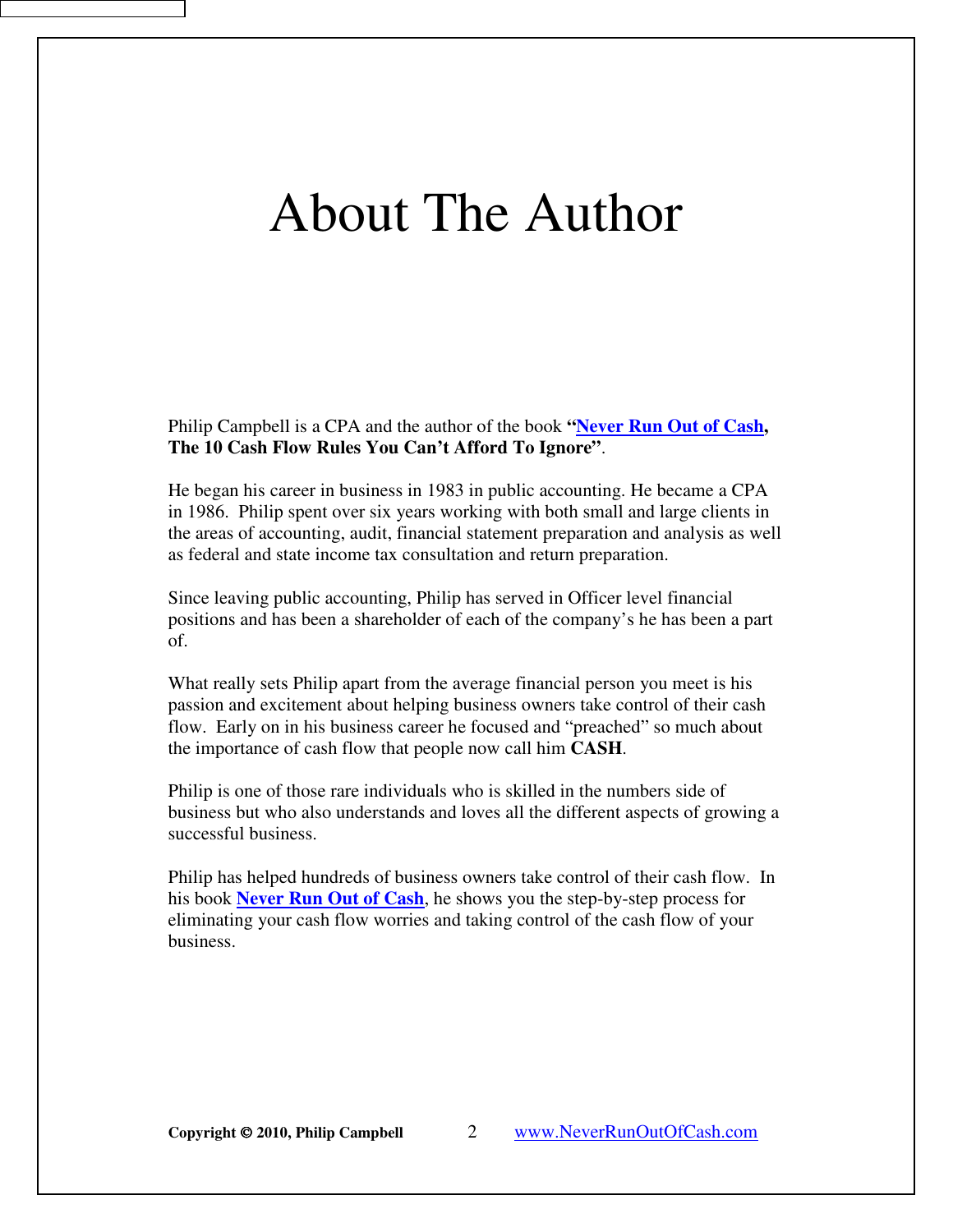## Get the Cash Is King Newsletter **FREE**



### A FREE Newsletter

\_\_\_\_\_\_\_\_\_\_\_\_

"The Cash Is King Newsletter has had a tremendous impact on my business. I look forward to each issue."

- Ricky Hux, owner Best Fit Solutions LLC

 $\overline{\phantom{a}}$  , where  $\overline{\phantom{a}}$ 

- Learn why you should never try to manage your business from the bank balance.
- Understand the difference between the cash balance and the bank balance.
- Learn to use the 2 questions that will instantly tell you whether you have the lifeblood of your business under control.
- Use the 10 Cash Flow Rules to free yourself from cash flow worries.
- See cash flow problems before they happen.
- Learn the tips and techniques to help you *Make Big Things Happen in Your Business*.
- And lots, lots more........

## [Sign Me Up for FREE](http://www.neverrunoutofcash.com/newsletter.htm)

(Your email address will always remain private and confidential)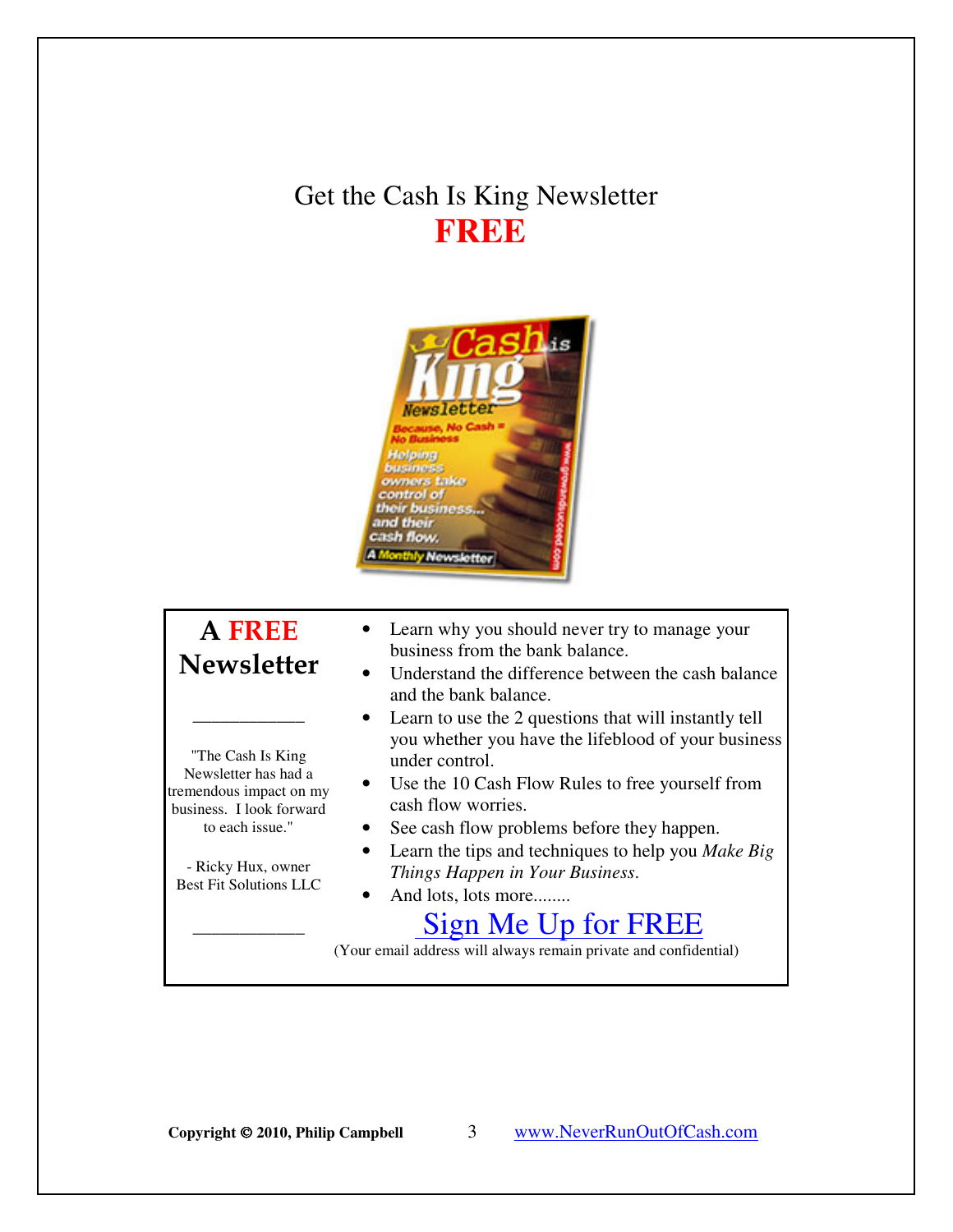# The 10 Cash Flow Rules

# As Discussed and Illustrated in Further Detail in the Book



## By: Philip Campbell [Get your copy NOW.](http://www.neverrunoutofcash.com/buythebook.htm)

Thank you very much for requesting this Special Report - The 10 Cash Flow Rules You Can't Afford to Ignore.

I created this report to help you eliminate your cash flow worries. To help you experience the Peace of Mind that comes from regaining control of your finances.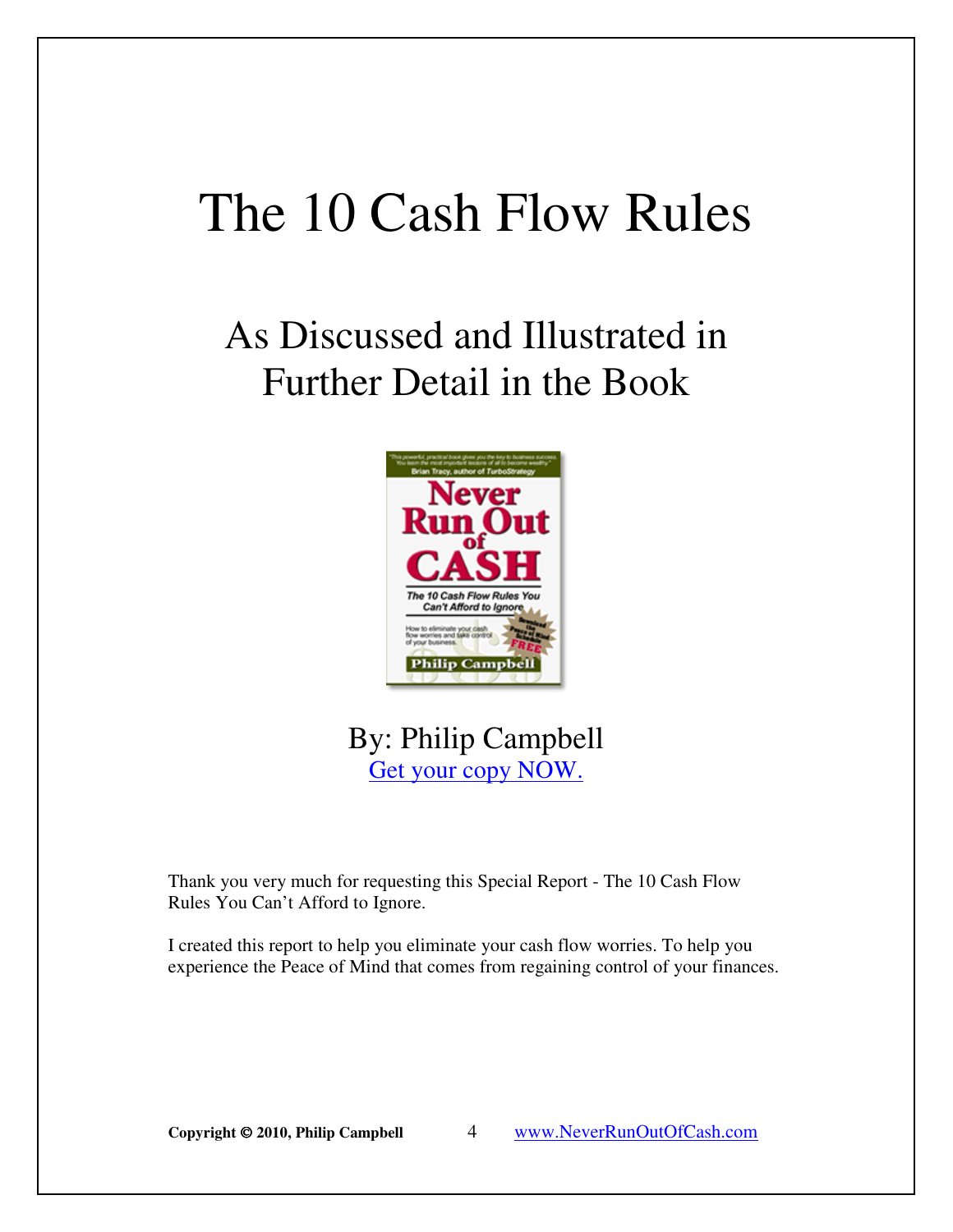#### **I am providing this information to you FREE of charge and with no obligation on your part.**

Why? In order to expose you to a set of easy to use cash flow rules that will transform the way you manage your business.

After 27 years of helping business owners understand their cash flow, I have created a set of 10 Cash Flow Rules that will help you take control of the lifeblood of your business – your CASH.

In my book, [Never Run Out of Cash,](http://www.neverrunoutofcash.com/buythebook.htm) I discuss each of these rules in great detail.

Each chapter is devoted to helping you learn and implement one or more of the 10 Cash Flow Rules.

In this **FREE** Special Report, I have excerpted important components from each of these rules so you can benefit from them in your business today.

Put these rules to work in your business and you will experience a new sense of control.

No more wasted time worrying about what's going on with your cash flow. Instead, you can focus your unique talents and abilities each day on ways to grow your business and make more and more money every year. And that's a recipe for success and wealth creation.

Each of the 10 Cash Flow Rules is listed on the next page.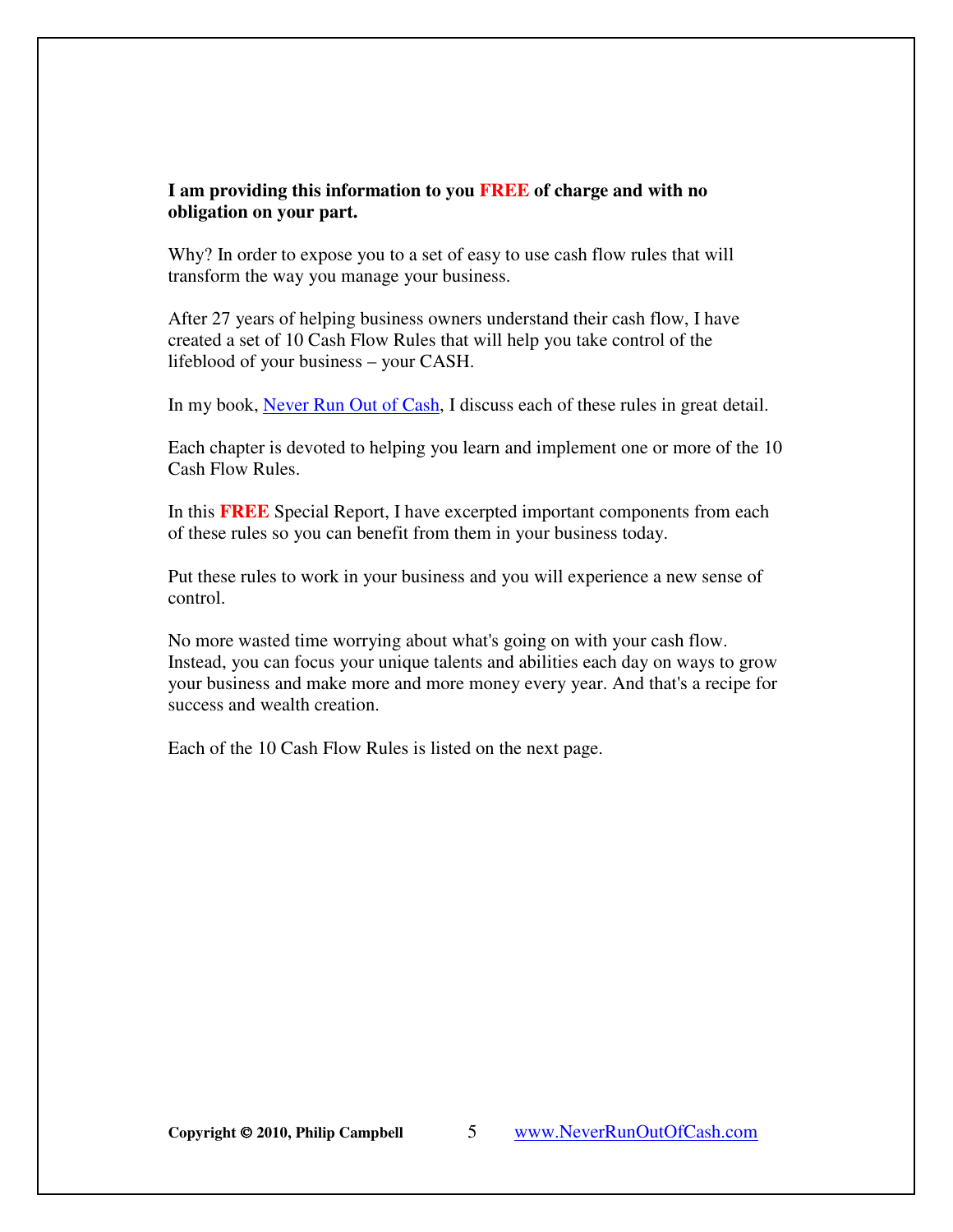# **Philip's Cash Flow Rules**

- 1. Never Run Out of Cash
- 2. Cash Is King
- 3. Know the Cash Balance Right Now
- 4. Do Today's Work Today
- 5. Either You Do the Work or Have Someone Else Do It
- 6. Don't Manage From the Bank Balance
- 7. Know What You Expect the Cash Balance to be Six Months From Now
- 8. Cash Flow Problems Can Be Seen In Advance
- 9. You Absolutely, Positively Must Have Cash Flow Projections
- 10.Eliminate Your Cash Flow Worries So You Are Free To Do What You Do Best – Grow Your Business and Make More Money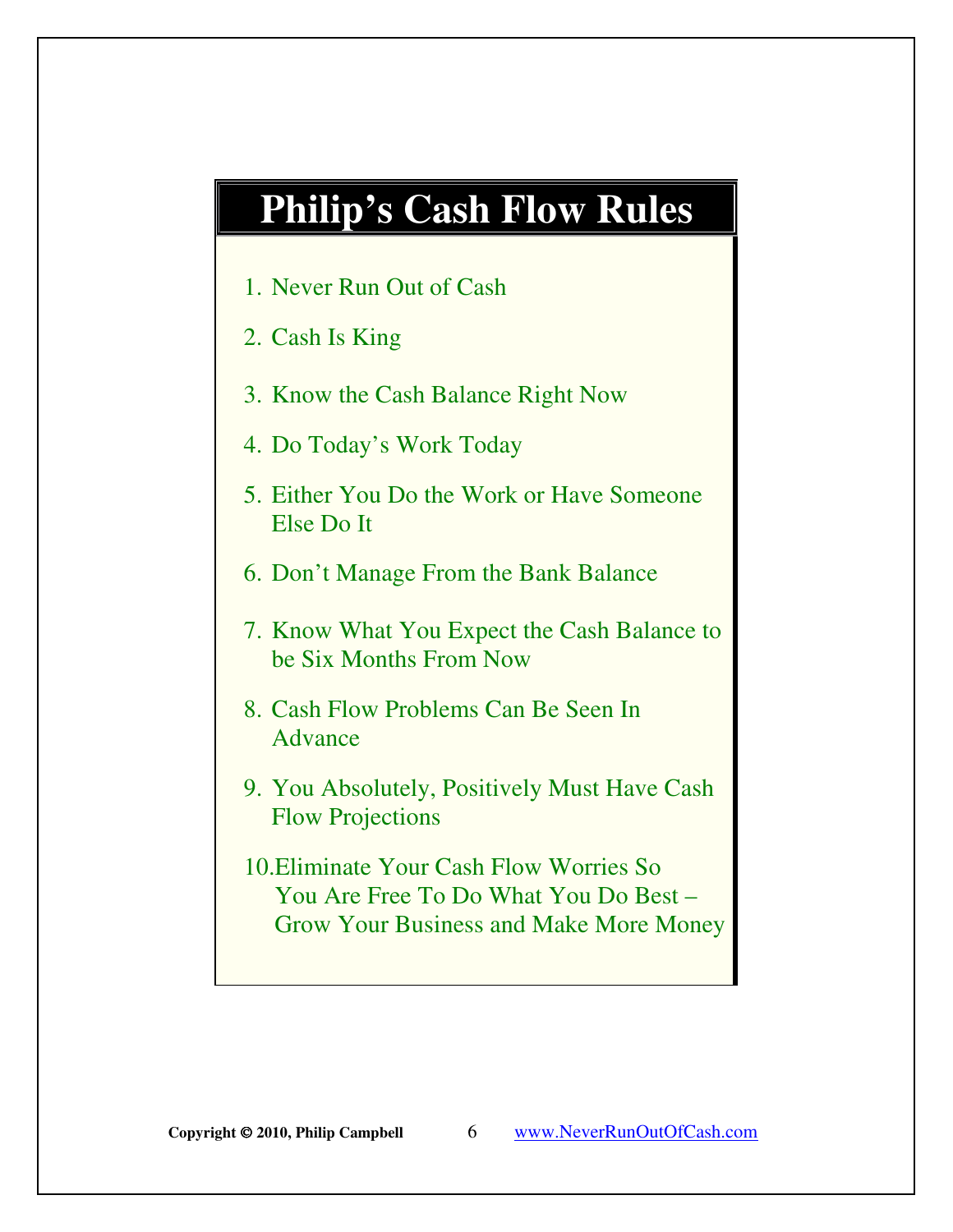# The 10 Cash Flow Rules You Can't Afford to Ignore

#### **1. Never Run Out of Cash**

One of the cold, hard realities of business is that if you ever run out of cash, your business goes down the toilet. All your hard work goes down the drain. Your dreams and desires for creating an exciting and profitable business come crashing down.

Running out of cash is the definition of failure in business. As one of my favorite authors, Brian Tracy, says: "This Is Not For You!"

Make the commitment now to learn and implement these 10 Cash Flow Rules so this does not happen to you.

#### **2. Cash Is King**

Cash is the lifeblood of every business, both large and small. It's very important to recognize that cash is what keeps your business alive.

Profits can't be spent. Only cash can be spent. The measure of your success in business will be determined by how much cash you create and how much of that cash you hang on to.

Manage your cash flow with the care and attention it deserves. It's very unforgiving if you don't.

Remember, Cash Is King, because No Cash = No Business.

#### **3. Know the Cash Balance Right Now**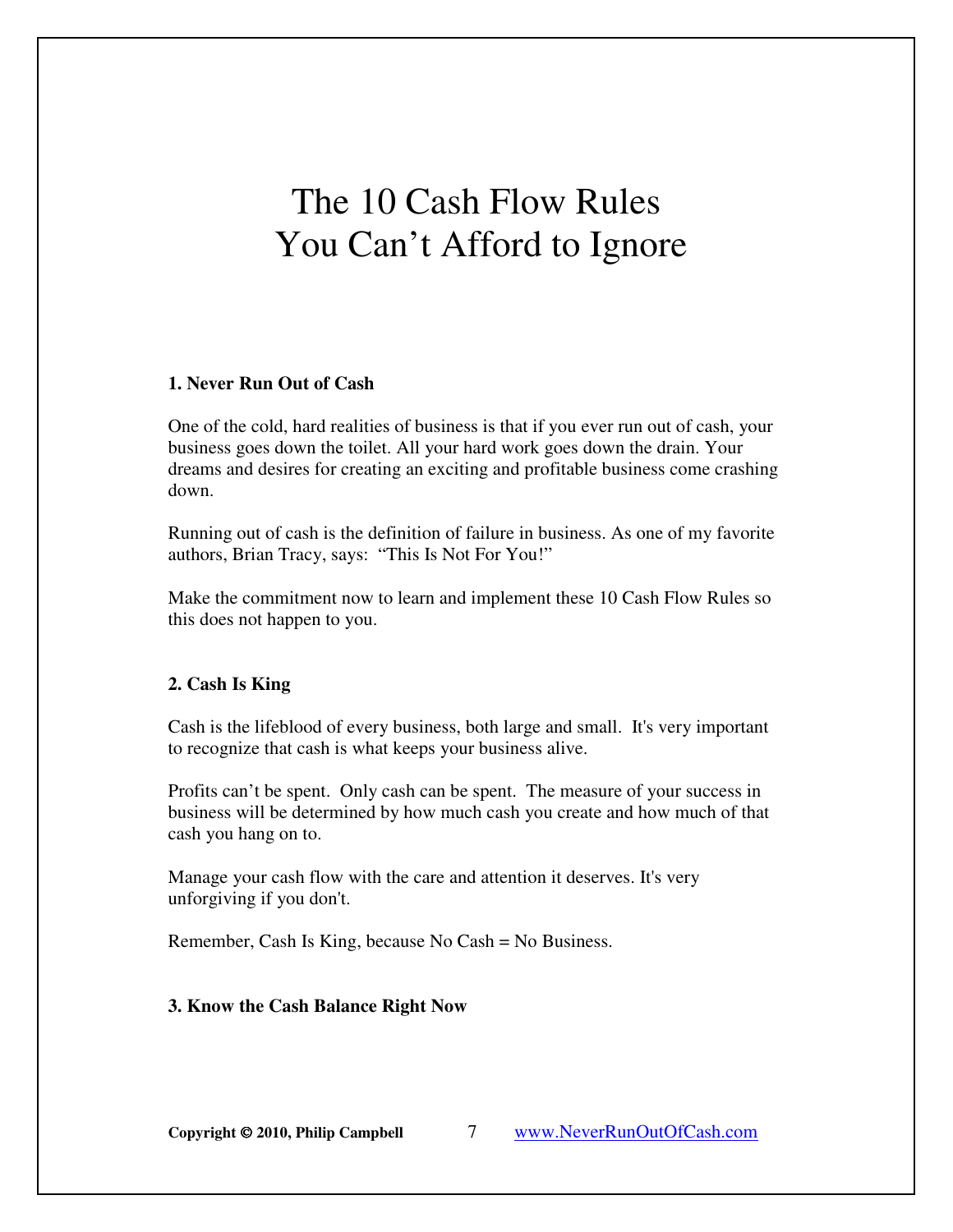What is your cash balance right now? It's absolutely critical that you know exactly what your cash balance is.

You have to have an accurate cash balance on your books in order to manage your business intelligently. The balance must be accurate to ensure you are making good financial decisions each day.

Even the most intelligent and experienced person will fail if they are making business decisions using inaccurate or incomplete cash balances. That's the reason why business failures are not limited to amateurs or people new to the business world.

Here is what it takes to maintain an up-to-date cash balance in your accounting system:

**Cash Receipts.** Enter the cash receipts shortly after the end of each day. As you receive money in the mail, through a lockbox, from credit card sales, etc., you need to record those transactions in your accounting system.

**Vendor Invoices.** There are two very important points I'd like to make here. First, enter invoices from your vendors promptly upon receiving them. Don't let them sit around because you don't intend to pay them right away. Get them in the system ASAP.

Second, pay your bills on or before the date they are due.

Don't buy into the belief that you are being smart with your money by delaying payment until after the due date.

Develop a reputation with your vendors for paying them on or before the due date. The outstanding reputation you develop with your vendors is worth ten times more than any interest you may earn by paying your bills late.

**Reconcile the Bank Balance.** The cash balance needs to be reconciled to the bank balance every month. Every month you receive a bank statement from the bank. The statement shows the beginning bank balance, all the deposits, checks and other transactions that have cleared the bank, and your ending bank balance.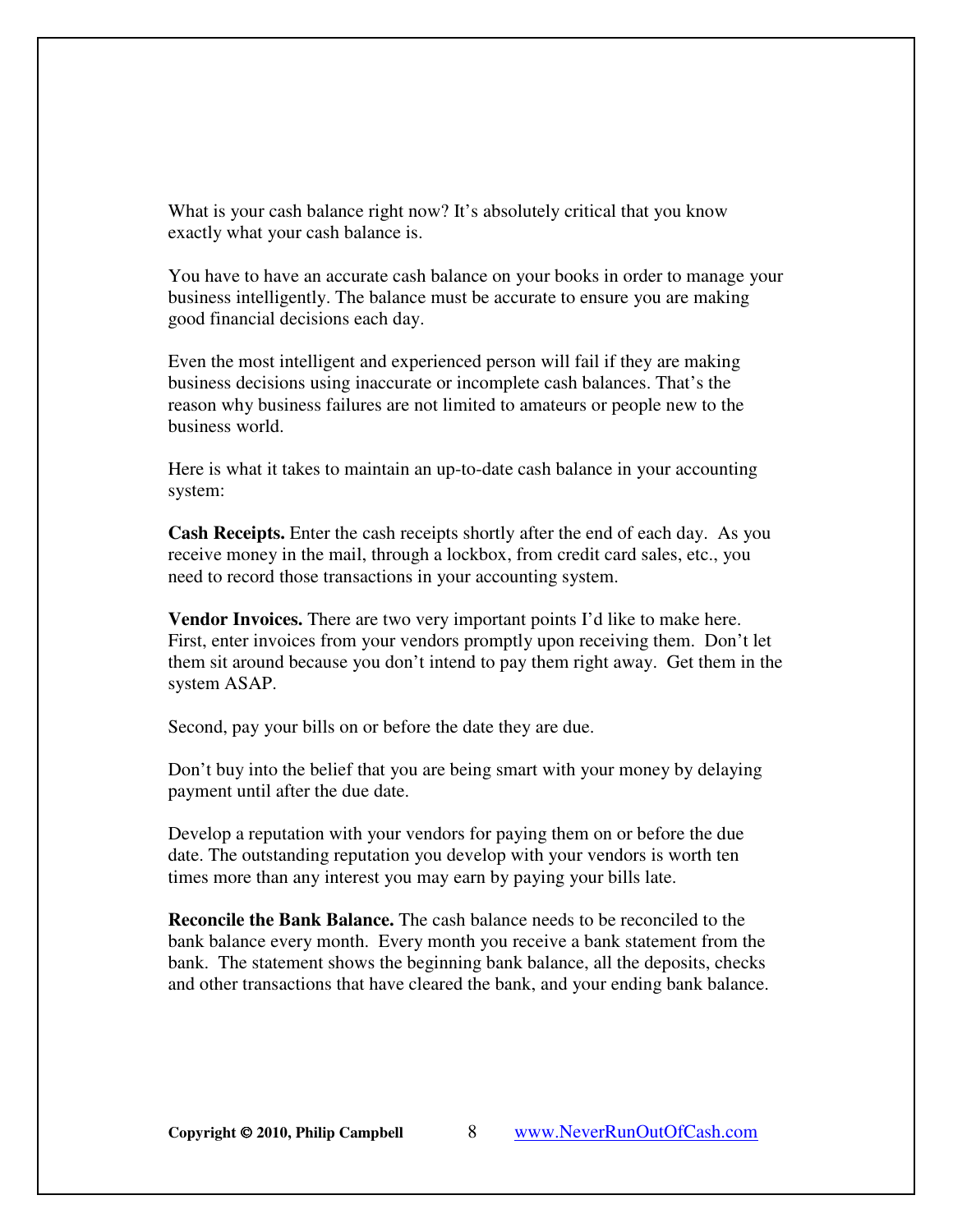Reconcile the cash balance to the bank balance promptly and religiously. This is not a task to be neglected or put off.

It's the perfect way to verify that the cash balance on your books is accurate.

#### **4. Do Today's Work Today**

The key to keeping an accurate cash balance in your accounting system is to do today's work today. When you do this, you will have the numbers you need when you need them.

The problems start when you, or the person you have in charge of your books, violates this rule.

The trouble begins when entering cash receipts is put off or entering invoices is delayed. "We don't need to enter them today because we won't be paying them for another week or two anyway."

Let's look at it like doing the dishes at home.

Do you (or someone in your family) do the dishes everyday or do you let them pile up for days or weeks until you "get around to it"?

You do the dishes each day because it's one of those chores that is best done in bite-sized chunks. Doing the dishes every day is the practice of doing today's work today. You do it because the alternative approach is a really bad idea.

Doing today's work today is the approach to use in your business.

Specifically, make sure the books are kept current each day. This will ensure you have an accurate cash balance.

#### **5. Either You Do the Work or Have Someone Else Do It**

Here is a simple rule to follow to make sure you have an accurate cash balance on your books.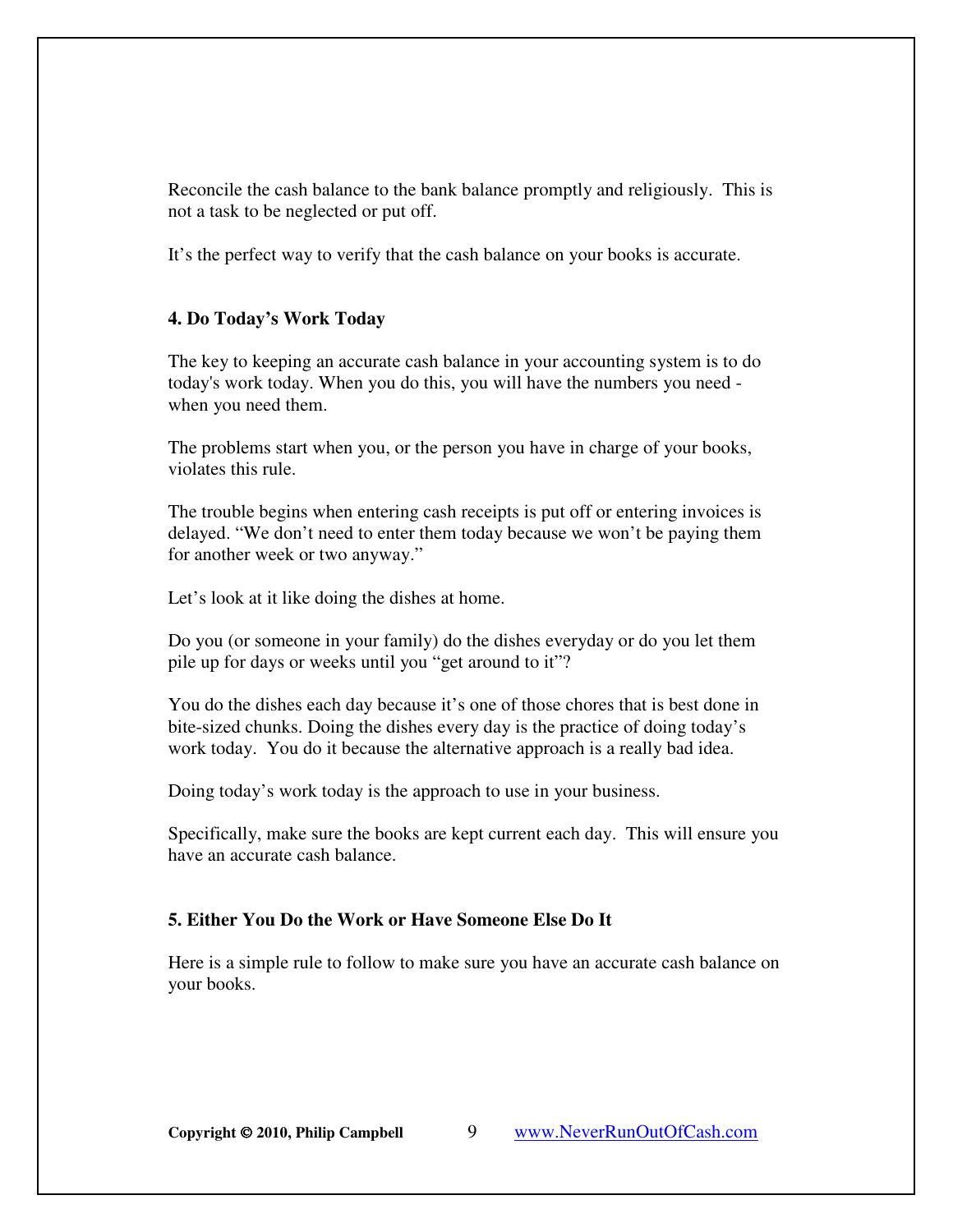You do the work or have someone else do it.

Those are the only two choices you have. The work must be done.

It's like mowing the lawn. What would happen if you didn't mow the lawn and you didn't have someone else do it for you? The grass would keep on growing. The weeds would keep on growing.

You would quickly have a yard that was an embarrassment to you, your family, and to your neighbors.

Yes, you will have saved some time and maybe saved some money – at least temporarily. The problem is the lawn still has to be mowed. The weeds still have to be pulled.

It's the same with the work necessary to take control of your cash flow.

This is your job as a business owner. You set the performance standards, and then you see to it that the job gets done in accordance with the standards you set.

You decide if you will be doing the work or if you will have someone else (a bookkeeper or accountant) do it. Communicate the performance standards, and then make sure it gets done.

#### **6. Don't Manage From the Bank Balance**

The bank balance and the cash balance are two different animals. Rarely will the two ever be the same. Don't make the mistake of confusing them.

Your accounting system records all your cash receipts and all your cash disbursements. The accounting system is where the "books" of your company are maintained.

This is your bible. This is where your cash balance is maintained.

The difference between your cash balance and your bank balance is primarily a result of the difference in the "timing" of recording a transaction in your books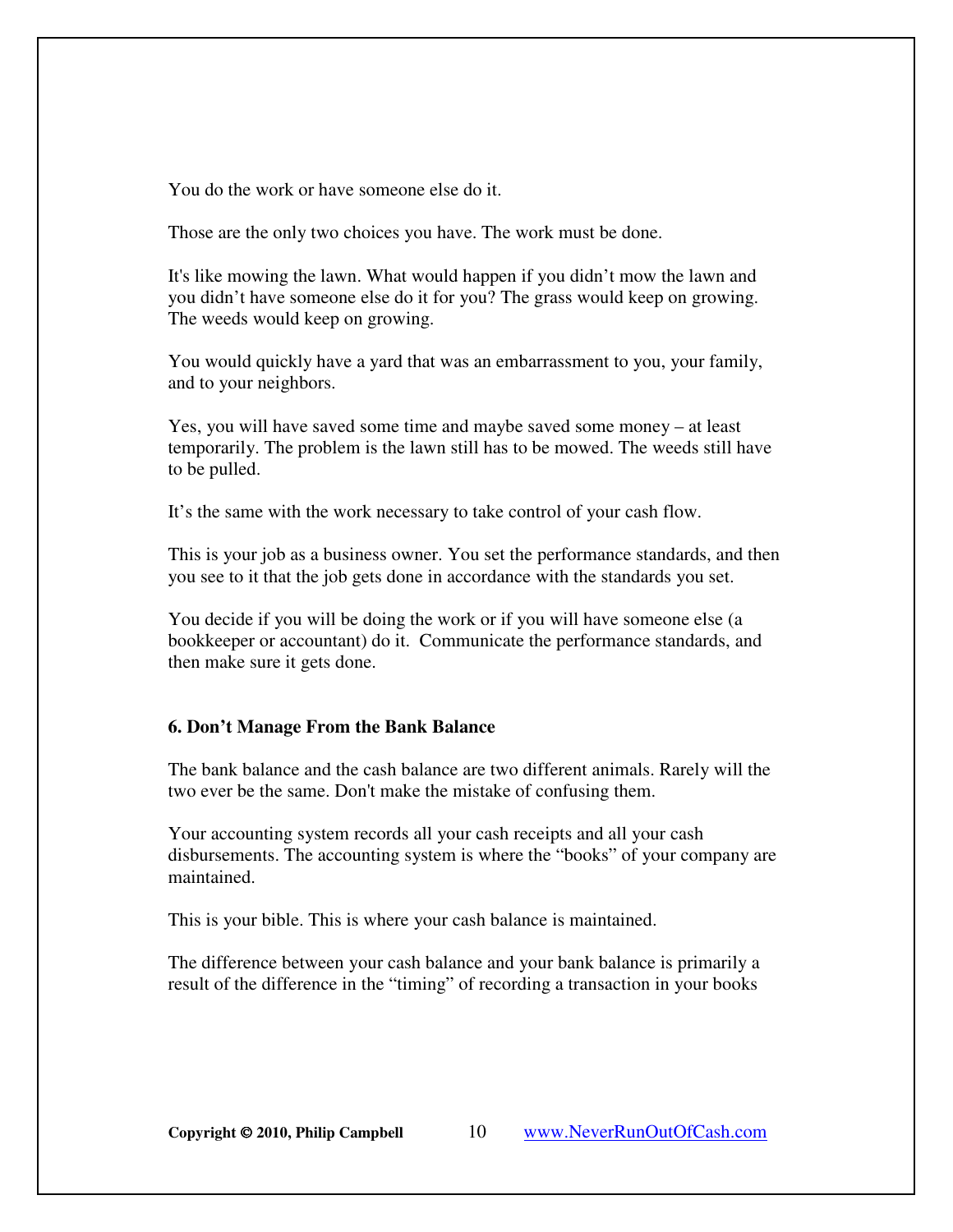and the same transaction being recorded (or clearing) at the bank. These differences are "timing differences".

Here is an example.

When you print a check from your accounting system, it is immediately deducted from your cash balance. Even as the check is sitting on the printer, it has been deducted from the cash balance on your books. It has been deducted from the books even before you have put it in an envelope to mail it.

Has it been deducted from your bank balance yet? No.

It will not be deducted from the bank until it is presented to the bank to be paid. You have to mail it to your vendor, they receive it and deposit it in their bank, the banking system routes it to your bank, and it is finally paid by your bank.

Now the check is deducted from your bank balance.

The timing difference with the checks you cut represents the time between deducting it on your books and the time it takes to be deducted from your bank account.

It's futile (and frustrating) to attempt to manage your cash flow using the bank balance. It's a prescription for failure.

You reconcile your bank balance. You don't manage from it.

#### **7. Know What You Expect Your Cash Balance to Be Six Months From Now**

What do you expect your cash balance to be six months from now?

This one question will transform the way you manage your business.

This question really gets to the heart of whether you are managing your business or whether your business is managing you. And there is a big difference between the two.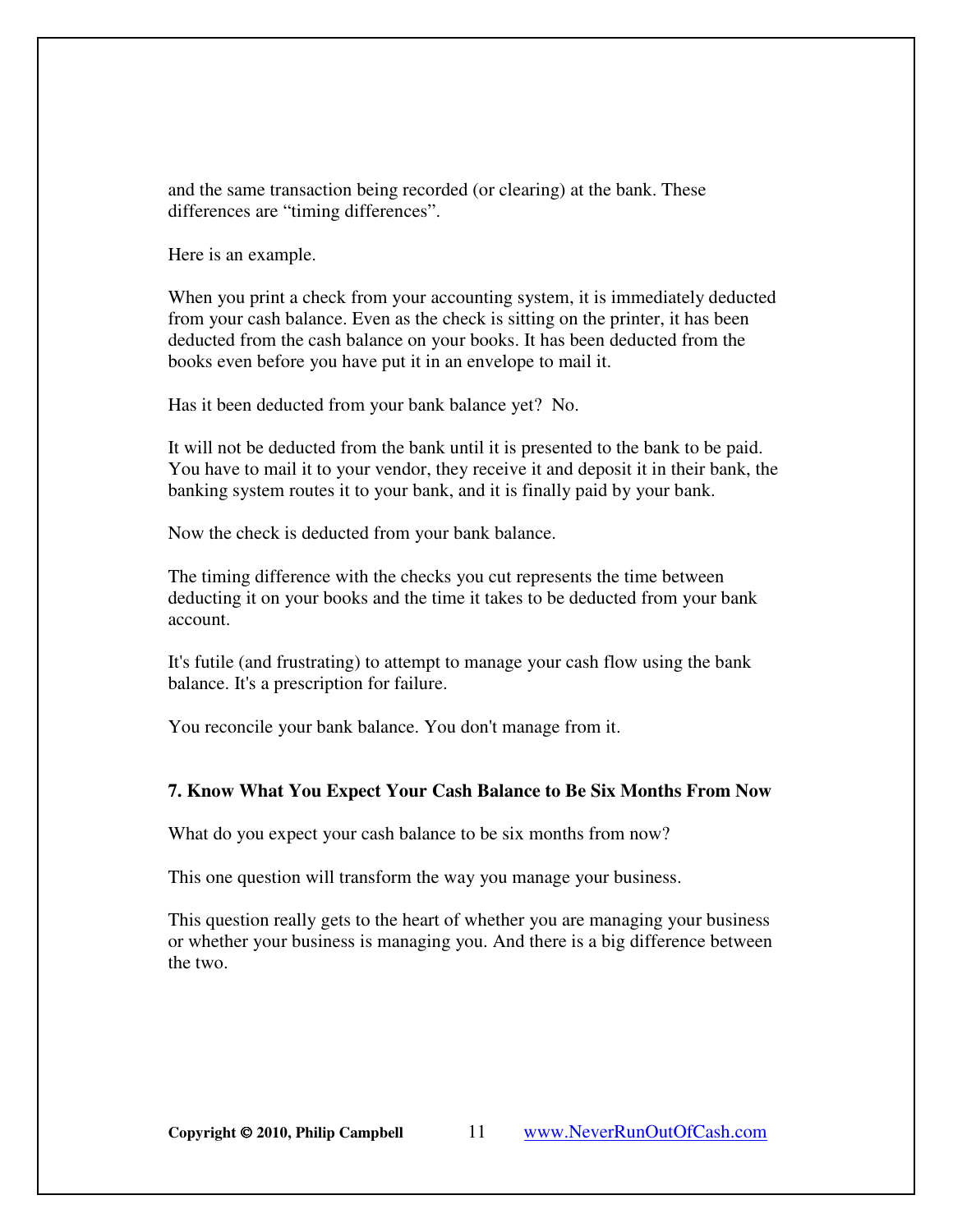There are some very important benefits you will realize from knowing what you expect the cash balance to be six months from now.

**Cash Balance Goals.** You will have a goal set for the most important measurement of success in business. This alone will put you ahead of most people in business. Most people have not set specific goals for what they want their cash balance to be. As a result, too many people fail to achieve the level of financial success they deserve.

**See Problems Before They Happen.** Knowing what your cash balance is expected to be in six months gives you tremendous power. It gives you visibility into the future. You put yourself in the position of seeing possible problems well before they can become a reality.

This is a huge benefit.

It's hard to overstate just how important this is to everything you do in business.

**Peace of Mind and Freedom from Worry.** You will have the peace of mind that comes from knowing your cash flow is under control. This will free your mind from worrying about cash flow so you can focus on what you do best – taking care of customers and making more money.

#### **8. Cash Flow Problems Can Be Seen in Advance**

You would be shocked and amazed at the number of businesses that fail because the owner did not see a cash flow problem in time to do something about it.

Joe Frazier, the famous boxer, said this: "The punch that knocks you out is the one you didn't see".

What Joe Frazier was saying is that in boxing, if you see the punch coming, you have a chance to react. You have a chance to get out of the way. You have a chance to at least "roll with the punch".

It's when you don't ever see the punch coming that you get knocked out.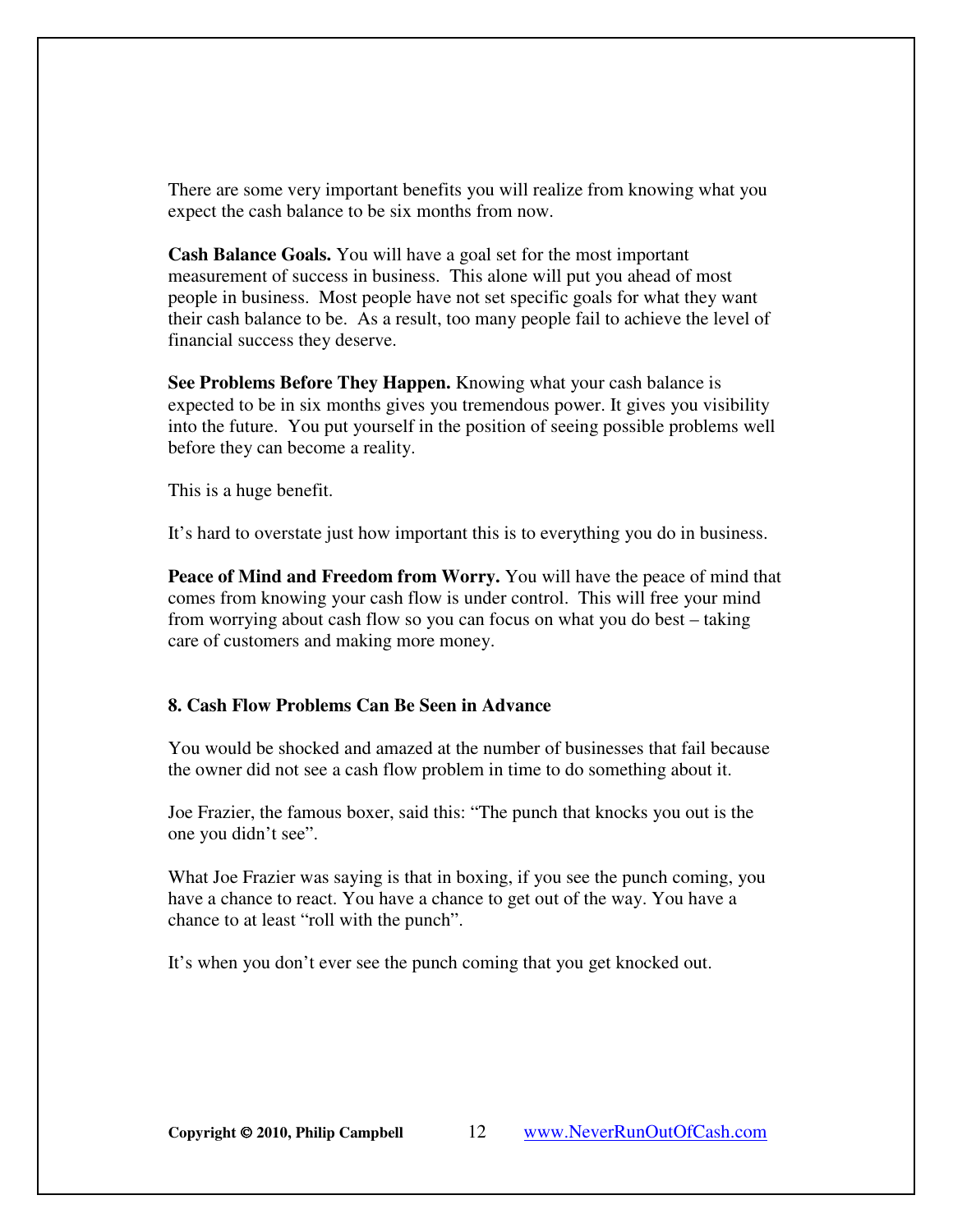In business, if you don't see a cash flow problem coming, then you don't see it until the problem has arrived on your doorstep.

Most people don't have a good view into what the cash balance is going to be so the problem smacks them on the side of the head without warning.

That's how businesses are ruined.

Even if you believe you will have a cash shortage in the future, you still must see it - in advance. You must see it clearly for what it is, how much it might be, and precisely when it is likely to happen.

The key is to always be able to answer the question – what do I expect my cash balance to be six months from now?

#### **9. You Absolutely, Positively Must Have Cash Flow Projections**

Cash flow projections are the key to making wise and profitable business decisions.

They give you the answer to the all-important question from Rule  $# 7 -$ What do I expect my cash balance to be six months from now?

The basic financial statements that every business must prepare are very useful, in fact they are a must. The income statement, the balance sheet, and the cash flow statement are the traditional financial statements used to show the financial results of any business. Banks require you to provide them. Investors require you to provide them. They are the common language of business.

The problem is the financial statements are always historical, meaning they are focused on presenting what happened in the past.

This is critical financial information. However, you must also have a tool for projecting your cash flows into the future.

You have to know what your financial results were in prior months, you have to know what your balance is right now, and you have to know what you expect the cash balance to be over at least the next six months.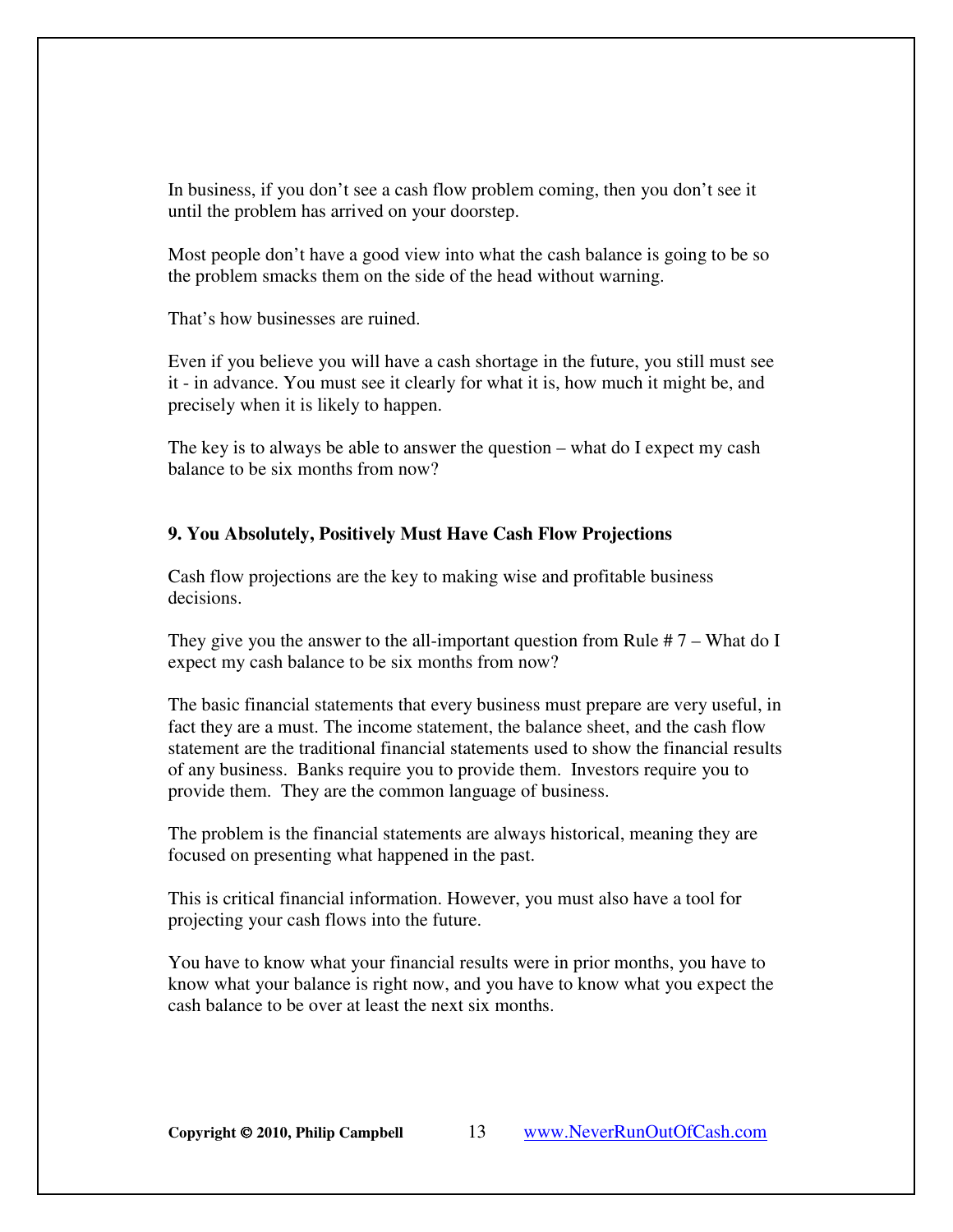The basic financial statements take care of the first two requirements.

Cash flow projections take care of the third requirement.

It's impossible to run your business properly without cash flow projections.

In [Never Run Out of Cash,](http://www.neverrunoutofcash.com/buythebook.htm) I show you a simple to use schedule for tracking and projecting the cash flow of your business that is very unique and very powerful.

Imagine having a schedule in front of you every month that showed you exactly what was going on with your cash flow. A schedule that made it simple and easy to know exactly what was going on with your most precious asset - your CASH.

This one schedule will do more to put you in control of your cash flow than any other single action you could take.

#### **10. Eliminate Your Cash Flow Worries So You Are Free to Do What You Do Best – Take Care of Customers and Make More Money.**

Use these 10 Rules to free yourself from cash flow worries. That way you can focus all your time and talents where you can make the most difference in your business.

It is so important to your success that you take control of your cash flow.

Taking control of this part of your business will have an exciting and meaningful impact in areas you never thought possible.

When you are free to focus your time and talents on creating revenue, your productivity skyrockets.

Your peace of mind and confidence shoot up. No more wasted time worrying about what's going on with your cash flow. Instead, you can focus your unique talents and abilities each day on ways to grow your business and make more and more money each year.

That's a recipe for success and wealth creation in any business.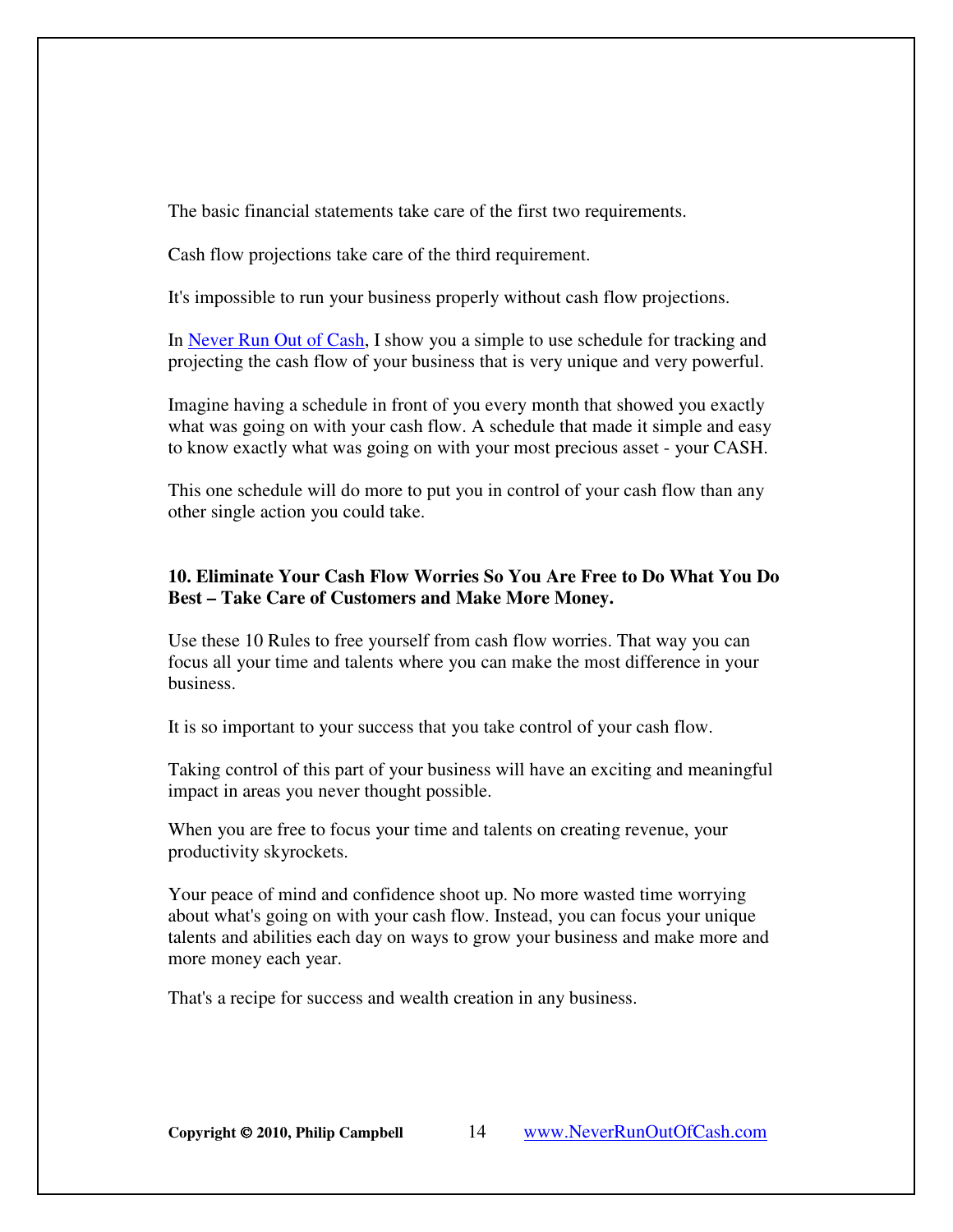Remember, it's not what you plan to do that matters. It's what you actually take action on that creates results.

Commit to use these 10 Cash Flow Rules to create the business you have always dreamed of.

**Make the commitment right now** to put these principles to work in your business. You will be really glad you did.

To really jump-start your progress, download a copy of Never Run Out of Cash. You can also get the paperback or the audio companion CD.

**[Click Here](http://www.neverrunoutofcash.com/buythebook.htm)** to get your copy now.

To your success,

Philip

**Philip Campbell** 

**Email: pcampbell@pdq.net Web: www.neverrunoutofcash.com**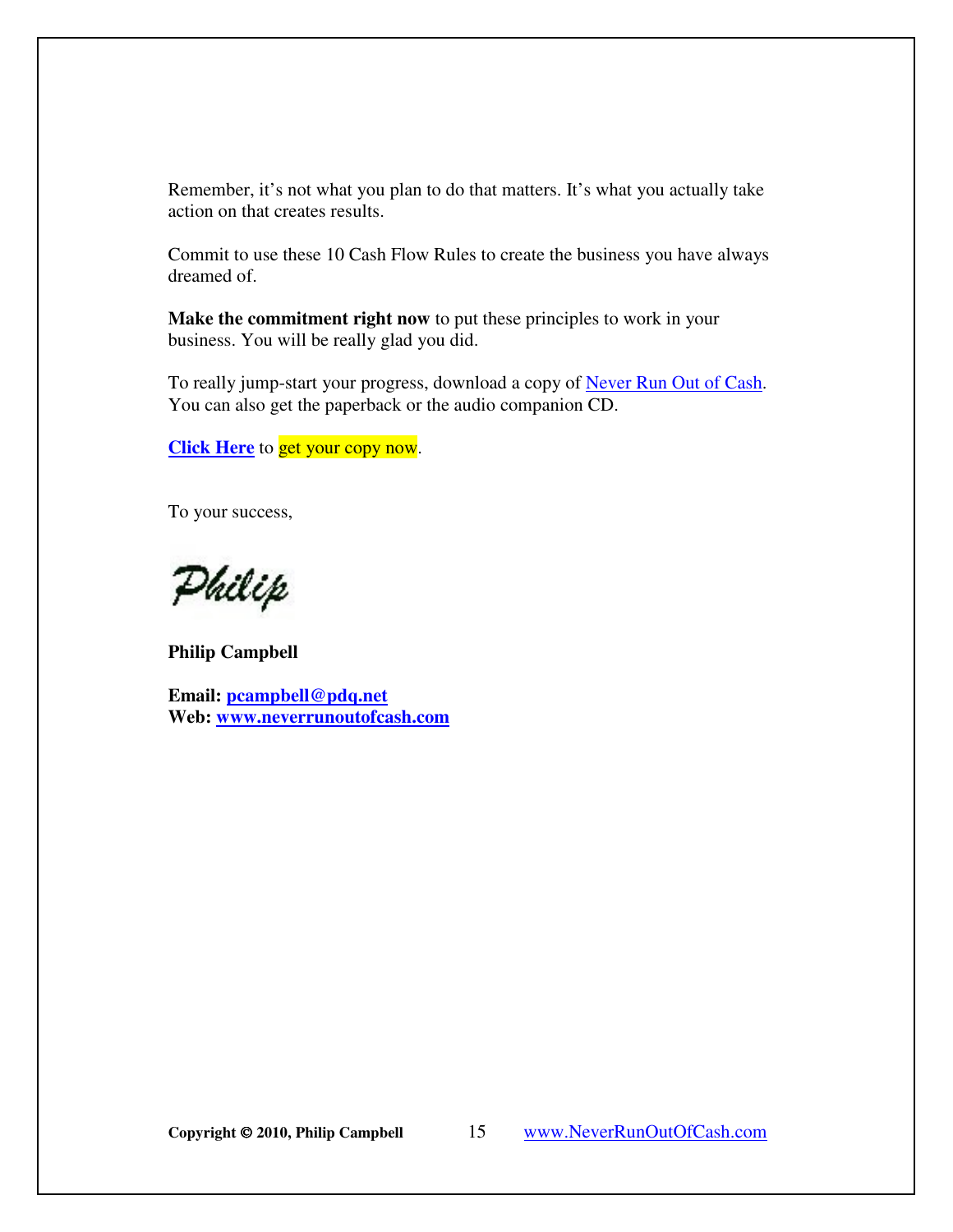### Never Run Out of Cash The 10 Cash Flow Rules You Can't Afford to Ignore By: Philip Campbell



A book that shows you the step-by-step **proven process** for taking control of your business… and your cash flow.

Here are just a few of the **new skills and insights you will learn:**



**Learn to implement the 10 Cash Flow Rules in your business.** 

 **Dramatically improve your ability to make prudent and profitable business decisions.**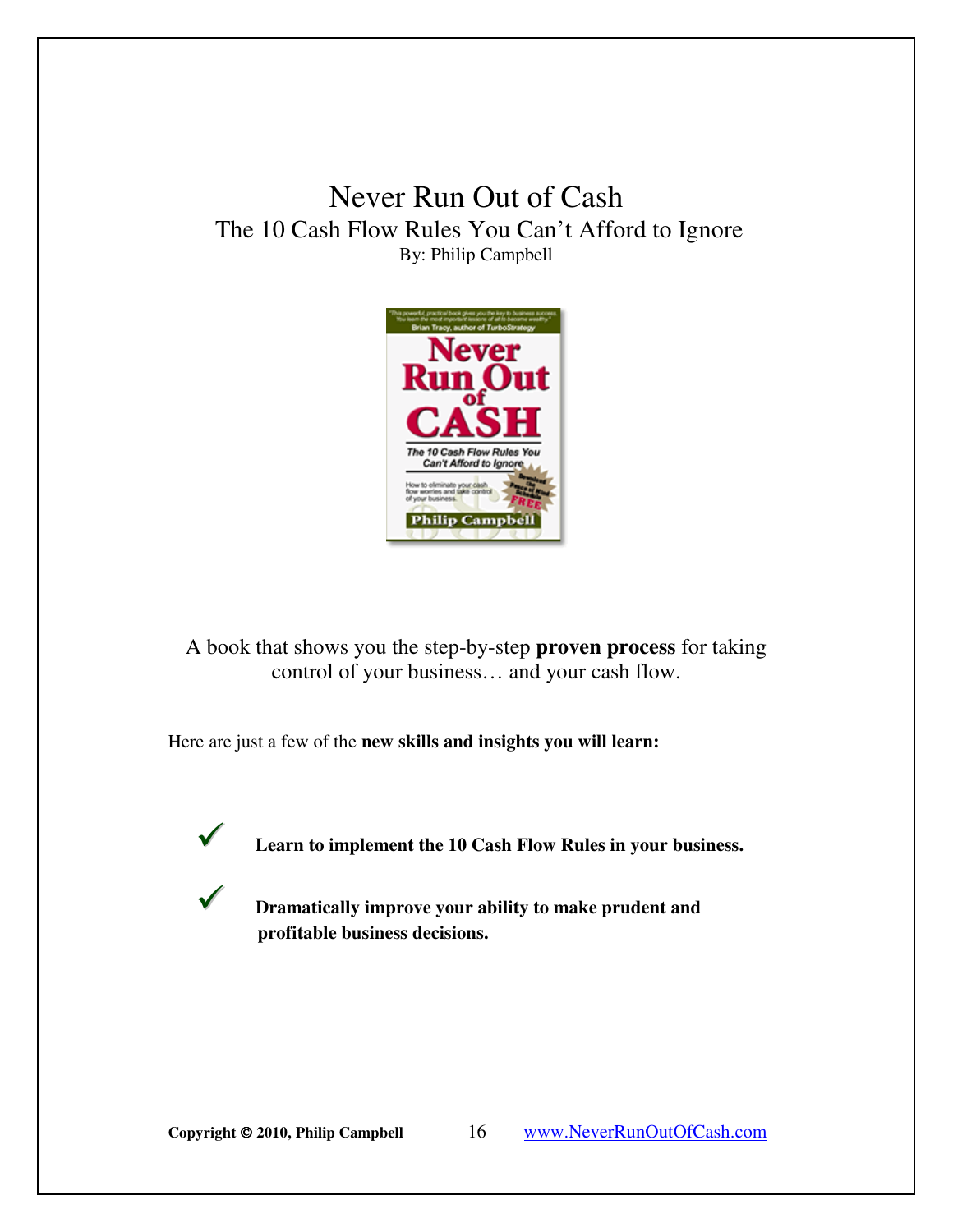**Discover the common barriers to taking control of your cash balance - and how you can break through those barriers with ease.**

 **Experience the Peace of Mind of knowing what you expect your cash balance to be six months from now.**

 **Learn the Two Critical Cash Flow questions and the almost magical way they will simplify your life.** 

 **Discover how the Peace of Mind schedule fills the enormous gap that the standard financial statements create.**

 **Learn to recognize and understand the cash flow "timing differences" in your business.**

 **Use the "Smell Test" and the "90% Test" to create an amazingly accurate estimate of what your cash balance will be six months from now.**

**Avoid falling into the trap of worrying about your money.**

**[Purchase Online](http://www.neverrunoutofcash.com/buythebook.htm) With Your Credit Card Through A Secure Server** 

# **ONLY \$16.95**

**Or call us 24 hours a day at 800 247 6553**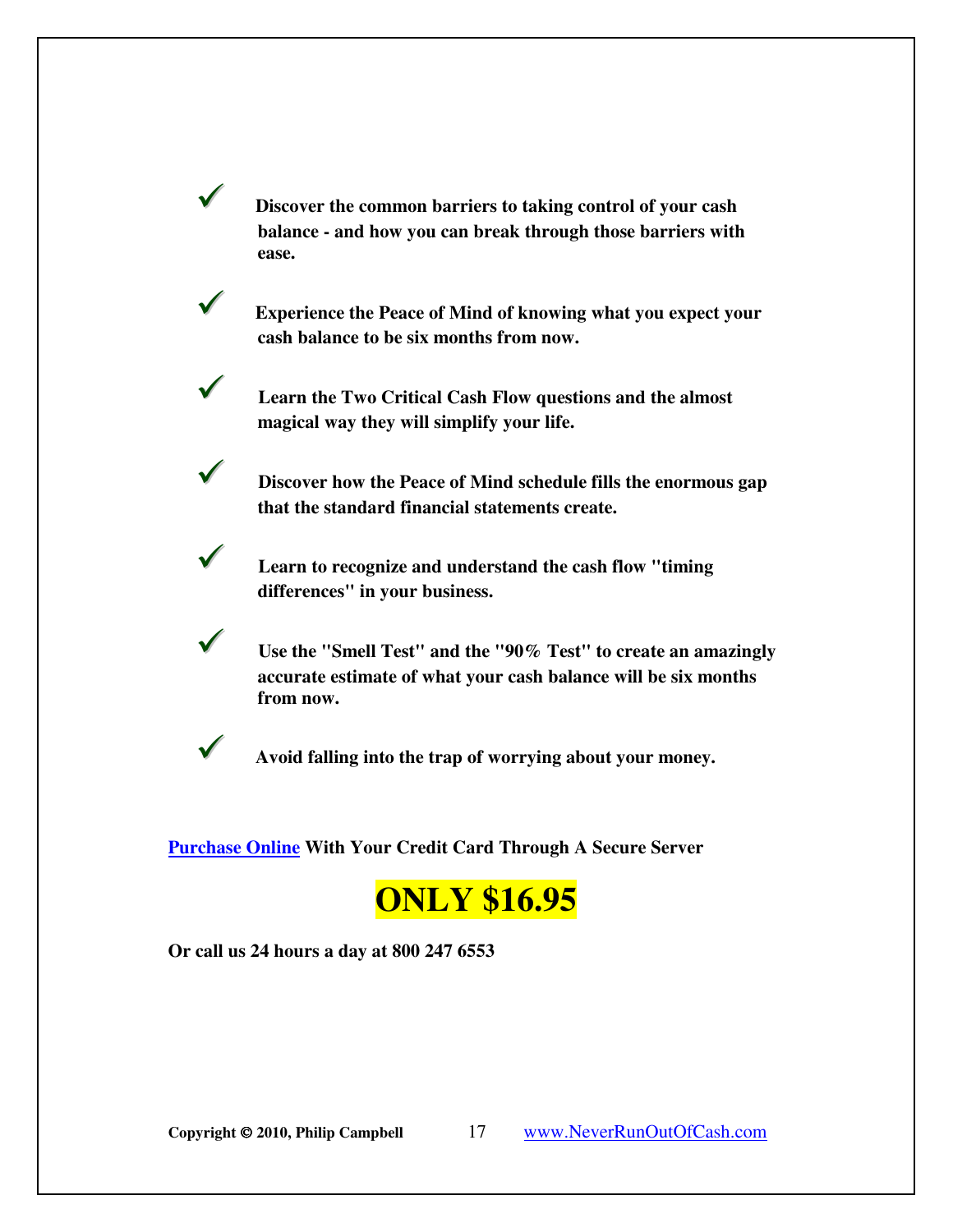**NEW!** For a limited time, you can get a huge discount on the book and the companion audio CD when you buy them together.

#### **You save over 50% - and you get started immediately.**

Take advantage of this **generous offer** while it lasts.

### [Click Here NOW to download](http://www.neverrunoutofcash.com/buythebook.htm) *your* copy!

Or

Learn More about Never Run Out of Cash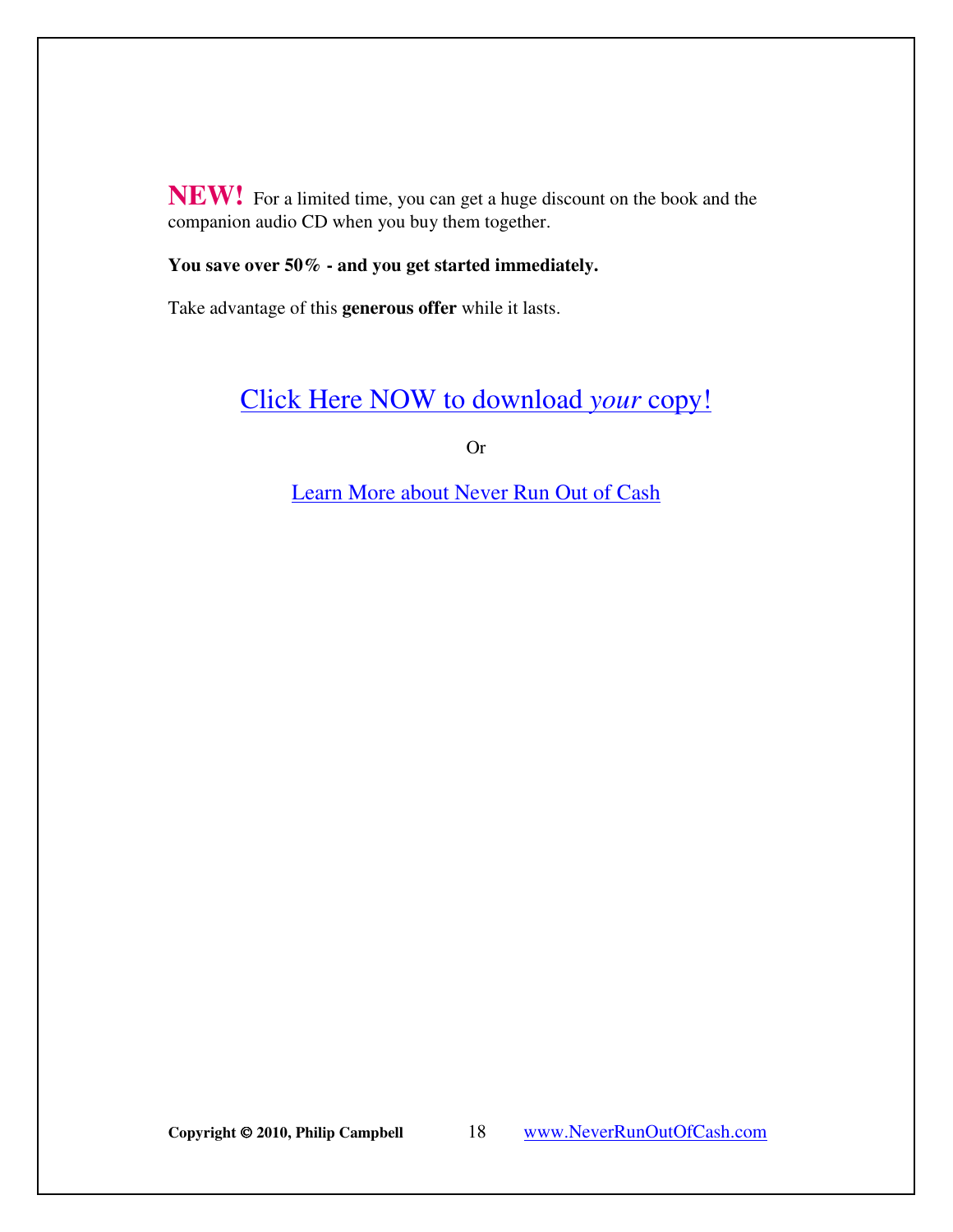# Look What Business Owners Just Like You Are Saying

"This is a revolutionary money-management book.

Throw out all the other complicated methods of handling projections and financial strategizing – use Philip's Peace of Mind schedule to get just that – Peace of Mind about your cash flow!"

**Dr. Joe Vitale Best-selling author of "Spiritual Marketing" and numerous other works. www.mrfire.com**

"This powerful, practical book gives you **the key to business success.** You learn the most important lessons of all to **become wealthy.**"

**Brian Tracy Author, "TurboStrategy" www.briantracy.com**

"Small business lives and dies by one word, **Cash-Flow!** Many a business owner has seen the finish line of success, only to get blown out of the race by lack of cash... the "gasoline" of everyday business operations.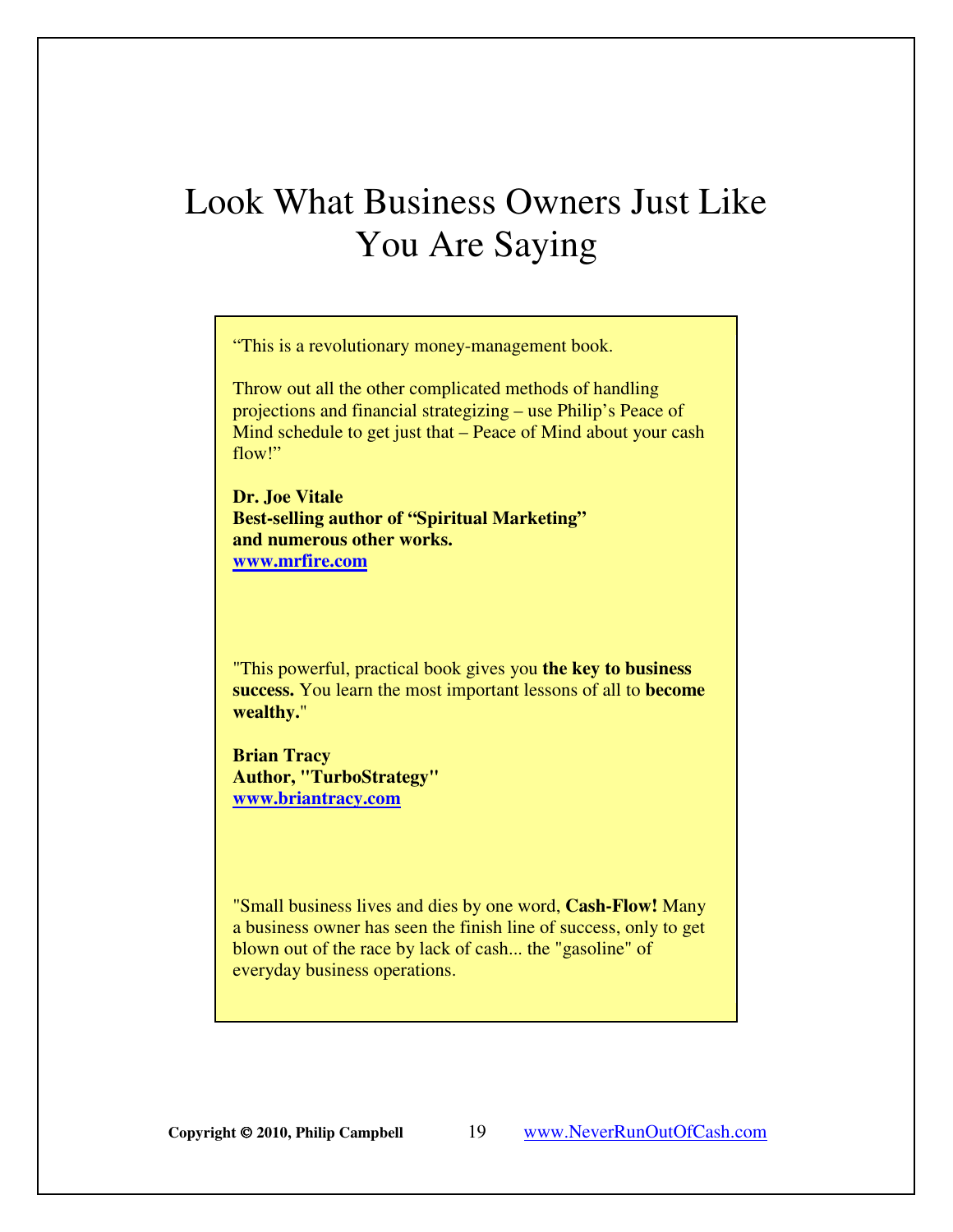Philip Campbell's book shows you not only how to manage the dollars and cents of cash-flow, but also how to manage your attitude and beliefs about it.... **something I've never seen anywhere else.** If you want to learn how to finally solve your cash-flow problems - **get this book now!"**

**Jim Edwards Author, "Immediate Money Immediately" www.ImmediateMoney.com**

"Philip,

I cannot say thank you enough.

The information in your eBook is absolutely critical to running any successful business. Without a doubt, failure is certain without the knowledge that you provide. I know, I've been there one too many times!

I owe you a great deal, because I now know how to permanently avoid that "how did I get here, again?" experience of not having enough cash to continue.

Thank you, thank you, thank you!"

**Anisa Aven, Owner Creatavision Enterprises www.creatavision.com**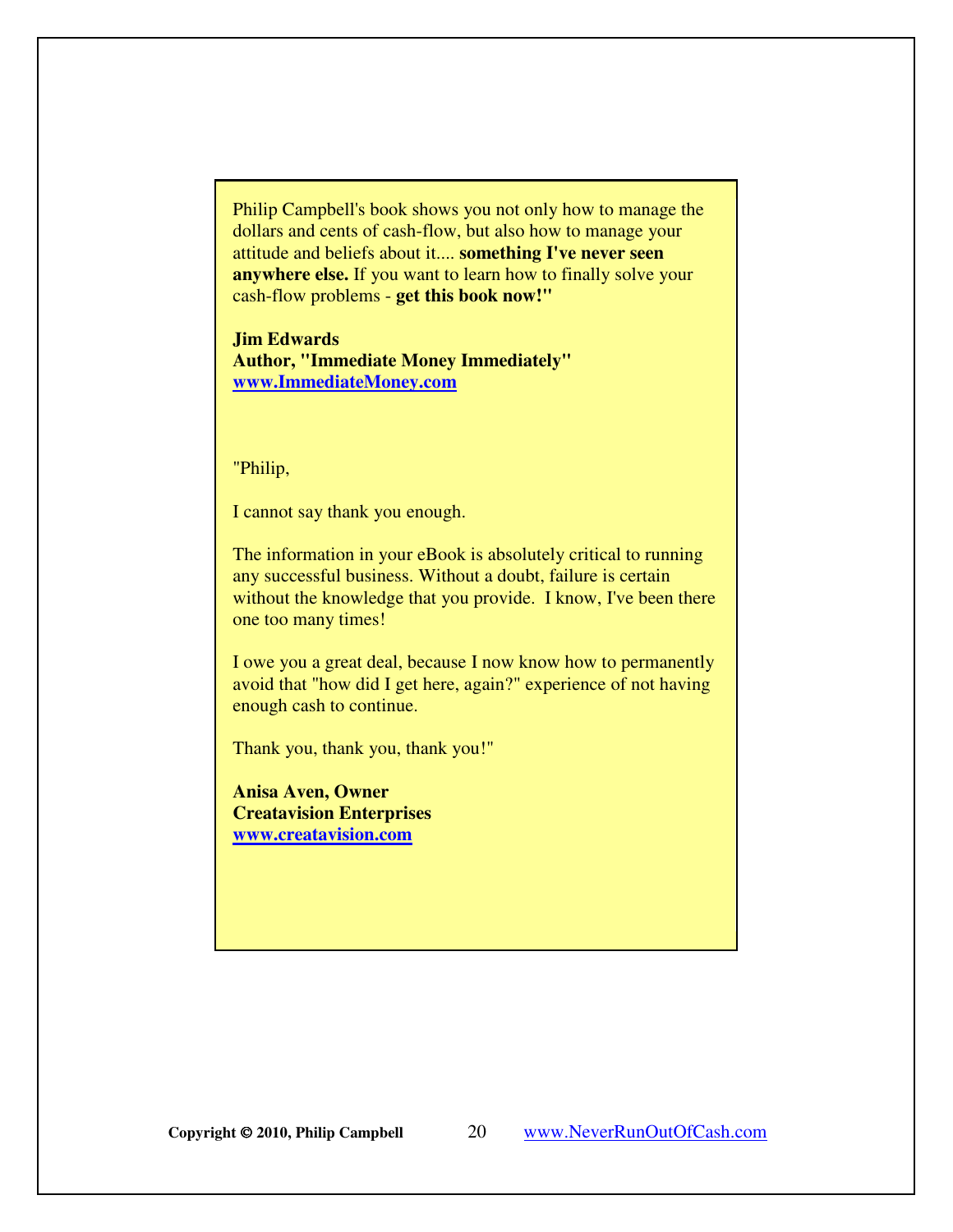"This book is GREAT!

Without a degree in accounting, I needed something like Philip's Peace of Mind schedule to keep me focused on the most important aspect of my business - CASH.

It's easy to understand and apply - just what I needed!!"

**Sylvia Barnes, Owner Leap of Faith Enterprises** 

"Never Run Out of Cash is a must-read and must-use for business owners, operators, and accountants. As a former CFO and a business owner, I know how few people really understand how to project and manage cash.

Philip gets it. And he explains it in a way you can use.

You will learn the important questions. More importantly, you will learn how to answer them so that YOU never run out of cash."

**Steve Koinis Business Owner**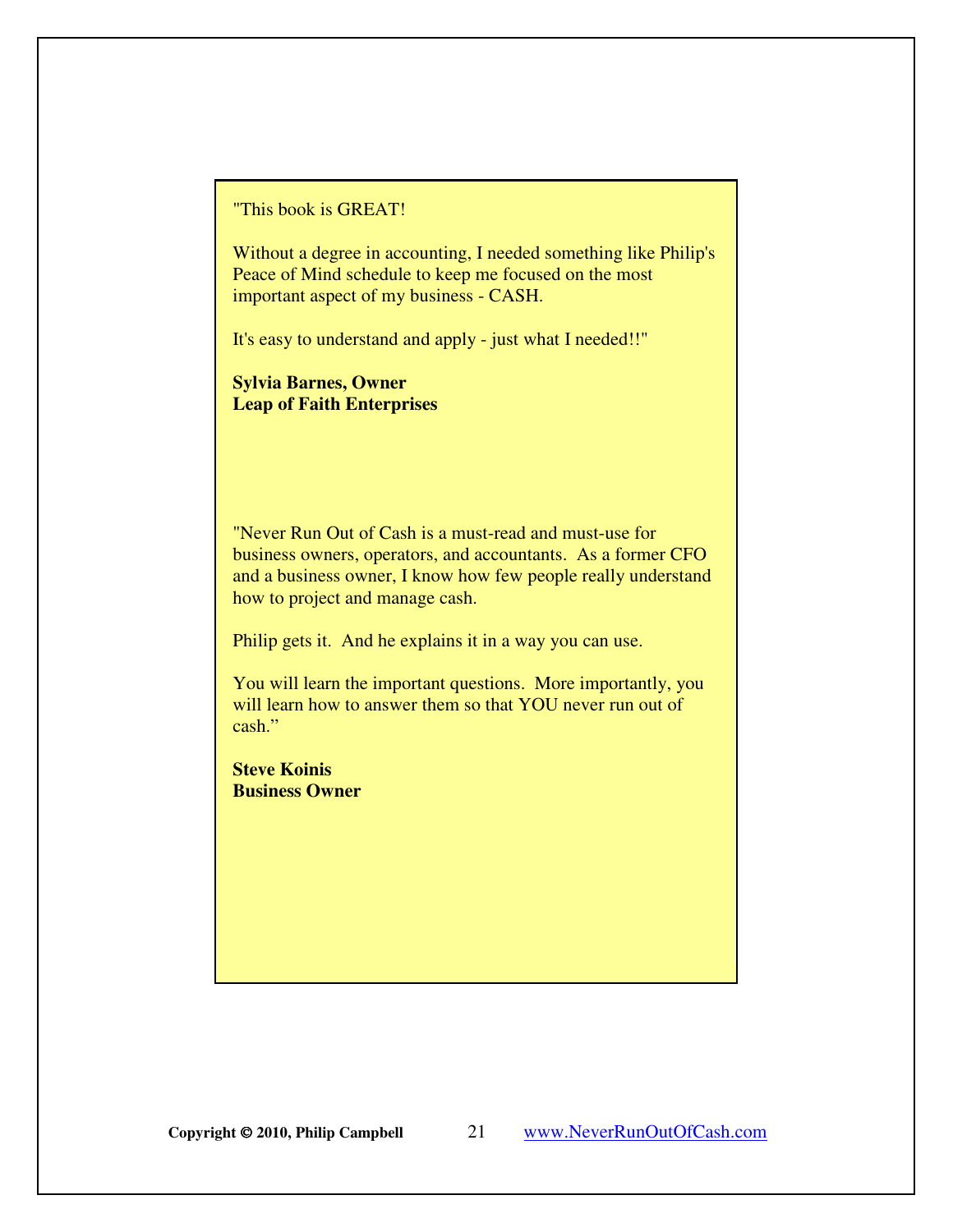"Philip,

Absolutely awesome!

Your straightforward advice really struck a chord with me. I have used a similar, albeit incomplete schedule to forecast cash flow for quite some time now. However, your Peace of Mind schedule helped bring into focus some of the areas in my forecasting that needed refining for a more accurate picture.

I think I knew this all along. But there was something about the way you presented it that finally made me do it. I did it immediately after reading the book. Rules #7 and #9 are absolutely critical for all business owners and financial managers to live by in order to prosper in business and be able to sleep at night.

Now I'm completely in the drivers seat. My business is so much easier to manage now."

**David Segers, Chief Financial Officer William Cole, Inc.**

**[Purchase Online W](http://www.neverrunoutofcash.com/buythebook.htm)ith Your Credit Card Through A Secure Server** 

# **ONLY \$16.95**

### [Click Here NOW to download](http://www.neverrunoutofcash.com/buythebook.htm) *your* copy!

Or [Learn More about Never Run Out of Cash](http://www.neverrunoutofcash.com/buythebook.htm)

**Copyright 2010, Philip Campbell** 22 www.NeverRunOutOfCash.com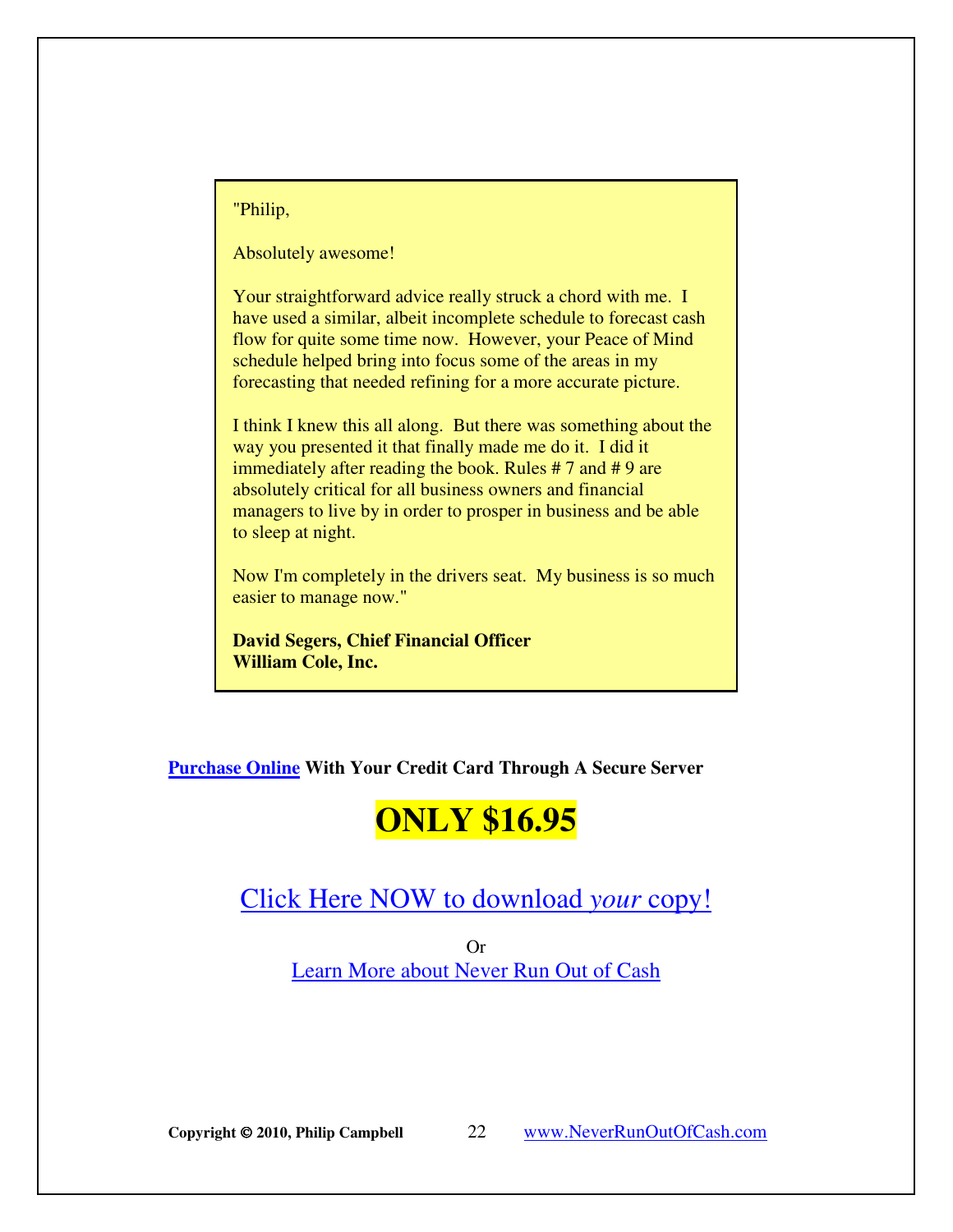# **Never Run Out of Cash**

# Table of Contents

Acknowledgments

Send Me Your Questions

Introduction

### Part One: **It's All About The CASH**

- 1. Is Your Cash Flow Under Control?
- 2. How You Benefit From Getting Your Cash Flow Under Control
- 3. The 10 Cash Flow Rules
- 4. Cash Is King

### Part Two: **Know The CASH Balance**

- 5. What is the Cash Balance Right Now?
- 6. Don't Manage From the Bank Balance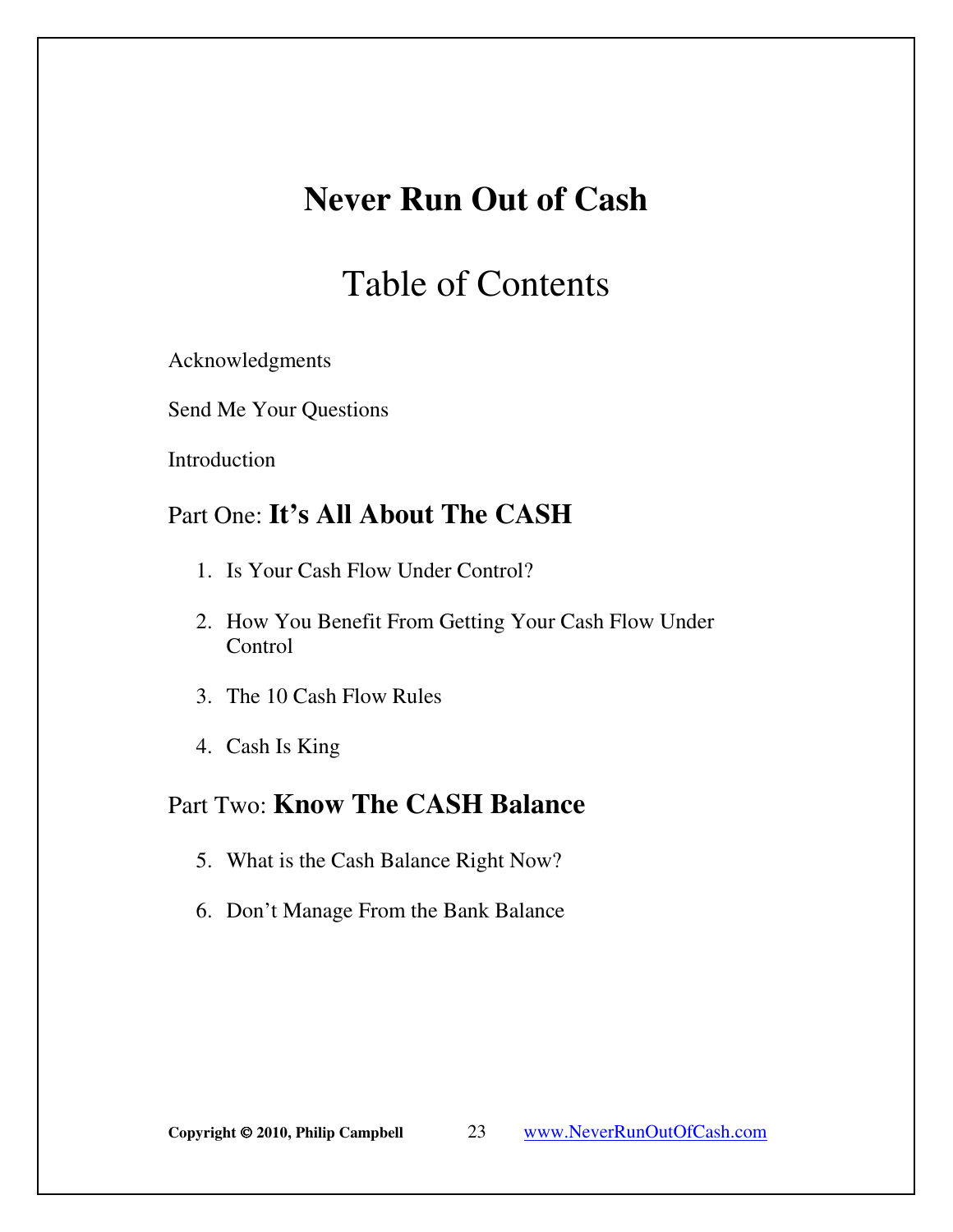### Part Three: **You Absolutely, Positively Must Have Cash Flow Projections**

- 7. What Do You Expect the Cash Balance to be Six Months From Now?
- 8. Cash Flow Problems Don't "Just Happen"
- 9. The Peace of Mind Schedule is Born
- 10. The Peace of Mind Schedule Will Free You
- 11. Putting the Peace of Mind Schedule to Work
- 12. Cash Flow Projections the Right Way
- 13. Key Insights About Your Cash Flow
- 14. Creating Peace of Mind Each Month
- 15. A Real World Example

### Part Four: **Your Decision to Use a Proven Solution**

16. The Most Common Cash Flow "Yes, Buts…"

17. Taking Control of Your Cash Flow

Help Is Available

Resources to Help You